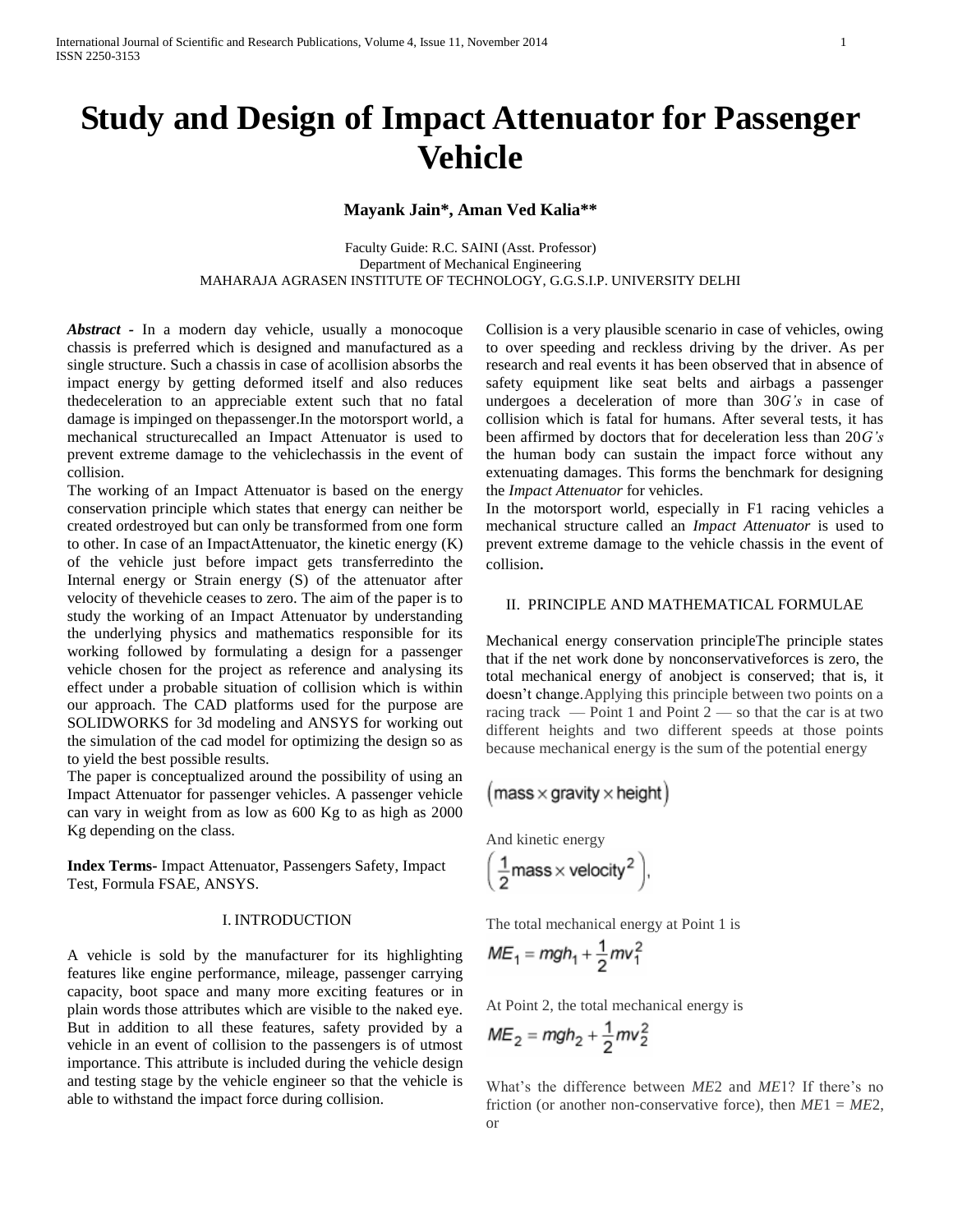$$
mgh_1 + \frac{1}{2}mv_1^2 = mgh_2 + \frac{1}{2}mv_2^2
$$

Further, this kinetic energy on impact gets mostly transferred into the strain energy (*U*) of the body and causes the body to deformpermanently. The remaining energy (if it remains) is distributed to theenvironment as heat or sound. The relation for strain energy is givenas:

# $U=1/2(k*dx^2)$

# III. MATERIAL SELICTION

After understanding the theoretical concepts behind the working of anImpact Attenuator the next step was to determine the suitable materialfor manufacturing the attenuator. Several factorsconsidered in selecting a suitable material are weight, strength,cost, availability and manufacturability.On a cursory look upon the attenuators made in the past the mostobvious materials were Steel and its alloys, Aluminium and its alloys. On further, detailed study for the mechanicalproperties of materials we shortlisted two materials for our project,namely Galvanised Iron sheet (GI sheet) and Aluminium 2024 sheet. The table given below compares the two materials on various attributeswhich were necessary during the selection process.

| <b>ATTRIBUTES</b><br>GI<br><b>Sheet</b><br>AL<br><b>2024 Sheet</b> | <b>GI</b> Sheet | 2024<br>AL<br><b>Sheet</b> |
|--------------------------------------------------------------------|-----------------|----------------------------|
| Density ( $\text{kg/m}^3$ )                                        | 7850            | 2780                       |
| Ultimate                                                           | 640             | 220                        |
| Tensile(MPa)                                                       |                 |                            |
| Yield                                                              | 448             | 95                         |
| Strength(MPa)                                                      |                 |                            |
| Shear                                                              | 79.9            | 28                         |
| Modulus(GPa)                                                       |                 |                            |
| Poisson Ratio                                                      | 0.29            | 0.33                       |
| Cost (per $Kg$ in                                                  | 140             | 190                        |
| INR)                                                               |                 |                            |
| Availability                                                       | Easily          | Easily                     |
|                                                                    | Available       | Available                  |
| Manufacturability                                                  | Easily<br>to    | Easily<br>to               |
|                                                                    | manufacture     | manufacture                |
| TABLE 1                                                            |                 |                            |

As the material has to be subjected to impact force and the intention isto deform the object made from the material so as to provide thenecessary outcome, then based on the details provided in the table thefinal choice for the material was AL 2024 sheets being commercially available, light in weight and the sheets are easily weldable using tungsten inert gas welding.

# IV. DESIGN AND VIRTUAL ANALYSIS

A two step deign is adopted so that the crushing would occur in steps and the impact gets distributed on to the second member in a uniform pattern. Furthermore, the design incorporates slots so that the sheets can undergo fracture or deformation easilywithout any resistance from the material itself. In material science alsoit is observed that cuts and slots on a material increase stressconcentration in the region which is helpful in this scenario.The aluminium sheets are available in varying thickness but we settled for a thickness of 1mm, reason being that for thickness <1mm the attenuator was so flexible that it couldn't provide deceleration to the impacting body and for thickness >1mm the attenuator acted as a rigid body and provided an extremely large amount of deceleration.

Therefore, after analysing each and every design we finalised Design shown belowas the one to be manufactured as the final product:



 **FIGURE 1.**



**FIGURE 2.** V. ANALYSIS OF THE DESIGN Simulation of a CAD model requires

The analysis of the design was conducted using the ANSYS analysissoftware. Among the various packages available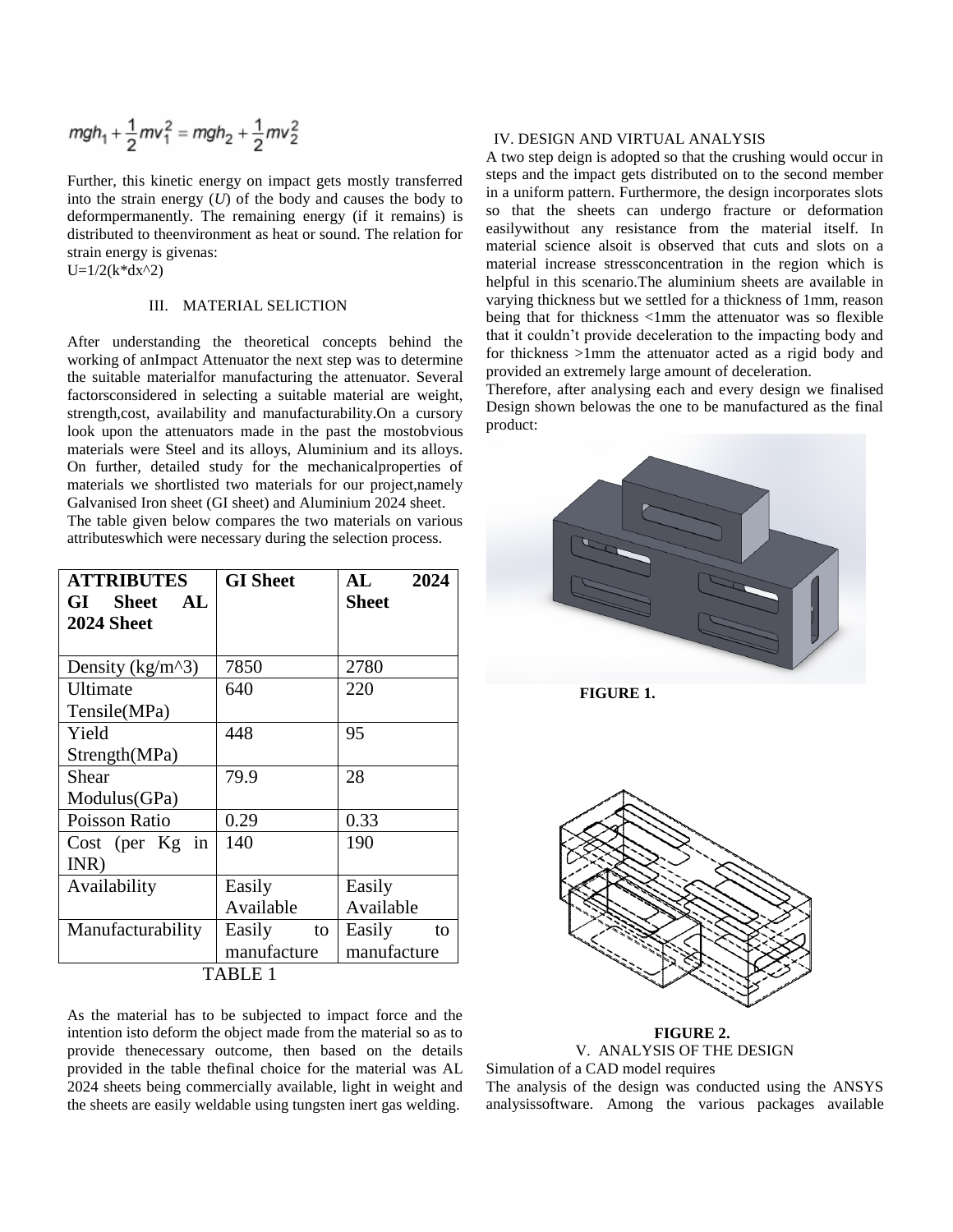Explicitdynamics package for Non – Linear calculations is used. It uses AutoDynsolver to solve the problem which works with microsecond increments.For the analysis an .IGES file of the CAD model of the attenuator was

first designed in Solid works and then imported into ANSYS workbench.To simulate the drop test a cuboidal shape was created in ANSYS suchthat it was in a position of impact with the attenuator. Structural steelNL was selected as the material for the cuboidal shape which made thedrop weight equal to 600 Kg (similar to our reference vehicle).



After setting the appropriate boundary conditions as per rule andmentioned previously analysis was conducted to determine the Totalacceleration of the cuboidal shape (replica of vehicle) and Totaldeformation of the attenuator. The results were obtained as graphs as shown here in fig  $4 \& 5$  and the same are provided for the designs considered

#### V. RESULTS AND DISCUSSION

The results obtained from the virtual analysis of the Impact attenuator subjected totwo testing conditions are provided here as per the ANSYS report generated. The results obtained for simulating an Impact of a vehicle of weight 600 Kg havingan impact velocity of 4.95 ms-1 are given as follows:

Deceleration vs Time plot.





As it can be clearly observed from the Deceleration v/s Time plot that the peakdeceleration obtained is 110.7 ms-2 which is equivalent to 11.3G. This valueobtained is within the 20G limit and this suffices the goal of the paper.The results were also obtained for simulating a plausible situation wherethe velocity of impact was 11.11 ms-1 (40 km/h). Similar, to the previous casegraphs for deceleration and deformation were obtained and the same areprovided below.